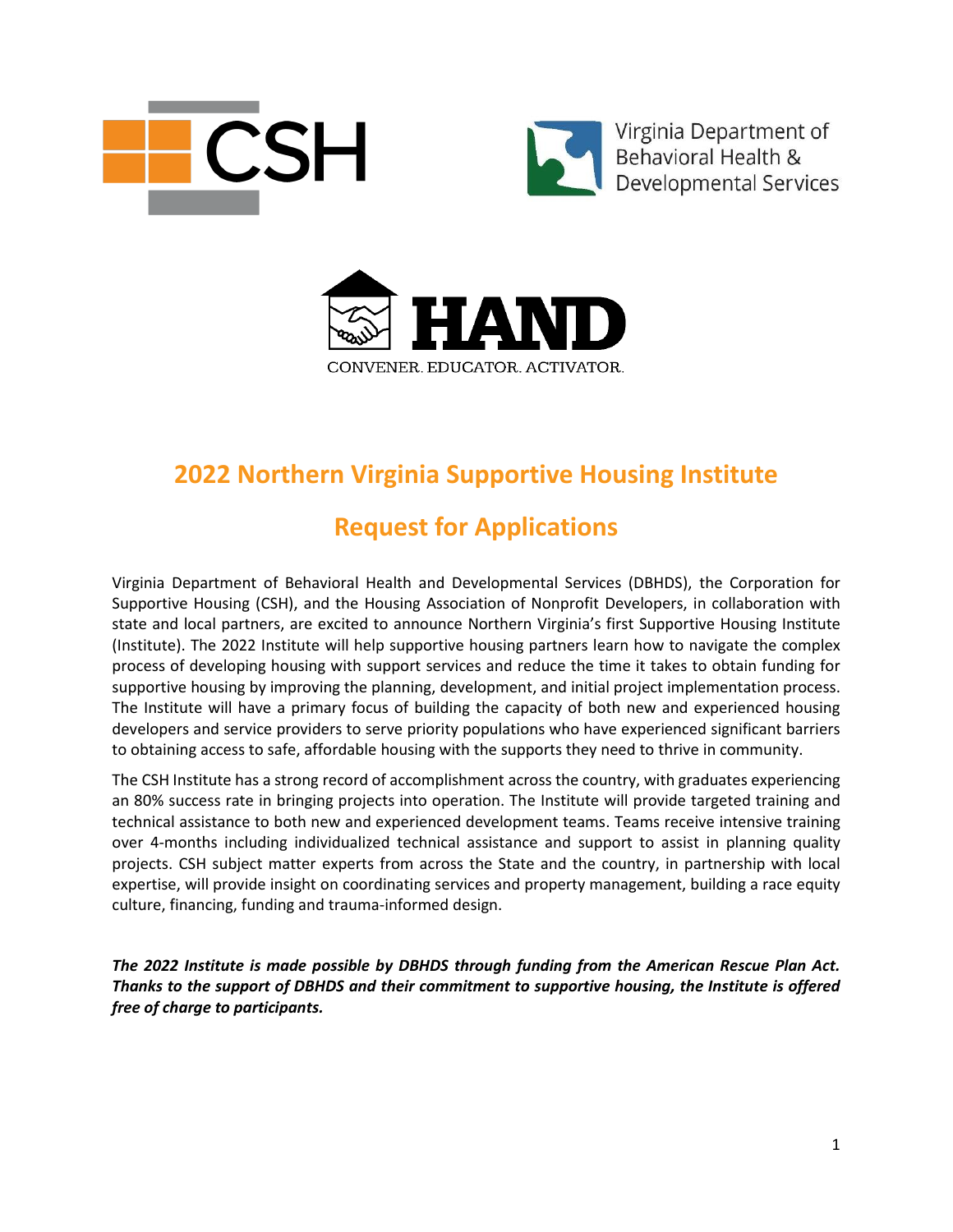#### **About CSH**

CSH has been the national leader in supportive housing for 30 years. We have worked in 47 states to help create stable, permanent homes for individuals and families. This housing has transformed the lives of over 200,000 people who once lived in abject poverty, on our streets, and/or in institutional settings. A nonprofit Community Development Financial Institution (CDFI), CSH has earned a reputation as a highly effective, financially stable organization with strong partnerships across government, community organizations, foundations, and financial institutions. Our loans and grants totaling over \$600 million have been instrumental in developing supportive housing in every corner of the country. Through our resources and knowledge, CSH is advancing innovative solutions that use housing as a platform for services to improve lives, maximize public resources, build healthy communities and break the cycle of intergenerational poverty. Visit us at [csh.org](http://www.csh.org/) to learn more.

#### **About Housing First**

Supportive housing combines affordable housing with supportive services that help people who face the most complex challenges live with stability, autonomy, and dignity. Supportive housing is a specific intervention designed for individuals and/or families who are homeless, at risk of being homeless or institutionalized, and experiencing multiple barriers to independent housing. These vulnerable individuals would likely not succeed in housing without access to critical support services and would not partake in services without a stable living environment.

- The housing in supportive housing is affordable, permanent, and independent. The services are comprehensive, flexible, tenant-driven, voluntary, and housing-based.
- This "Housing First" approach aims to quickly and successfully connect individuals and families experiencing homelessness to permanent housing without preconditions or barriers to entry, such as sobriety, treatment or service participation requirements.
- Diverse system partnerships(e.g. health, housing, justice) are key to delivering the comprehensive services in supportive housing.

#### **About DBHDS and Permanent Supportive Housing**

DHHDS office of Community Housing administers Virginia's Permanent Supportive Housing Program (PSH). PSH is an evidence-based practice that combines affordable rental housing with community-based services to address the treatment, rehabilitative, and recovery support needs of participants. Virginia's PSH program targets individuals being discharged from state hospitals and leaving a supervised residential program. Individuals experiencing long-term homelessness and frequently using crisis, local hospitals, or the justice systems due to unstable housing are also eligible for PSH. DBHDS has seen significant positive outcomes for tenants in PSH with 89% remaining stably housed after one year. Individuals being released from state hospitals receive first priority in PSH and as a result utilization in the state hospital by PSH residents has decreased by 76% the year after move-in, resulting in avoided costs of \$12.2 million<sup>1</sup>.

 $\overline{a}$ 

<sup>&</sup>lt;sup>1</sup> Virginia Department of Behavioral Health and Developmental Services, Permanent Supportive Housing; https://dbhds.virginia.gov/assets/doc/EI/dbhds-psh-fact-sheet-2020.pdf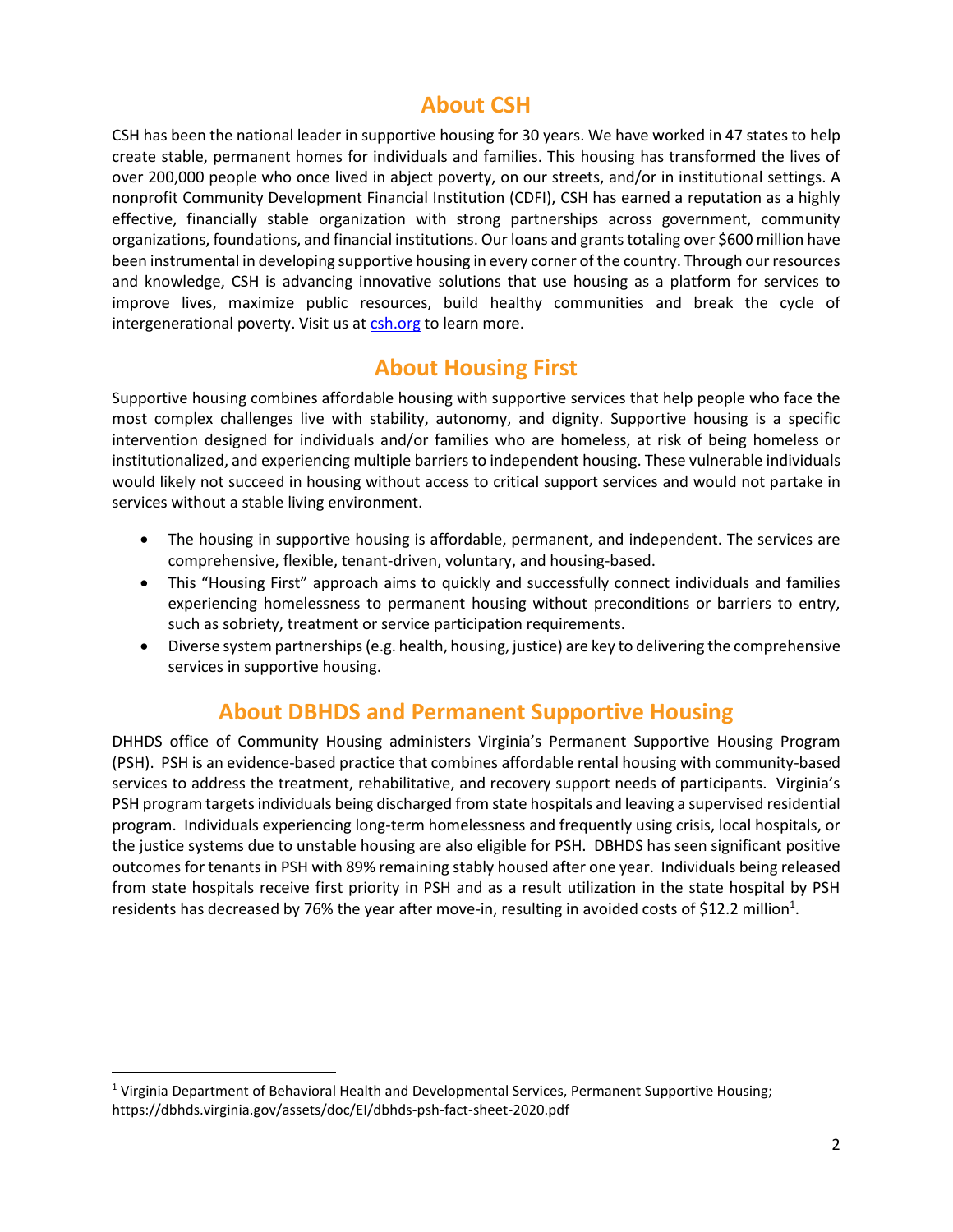### **Institute Benefits**

Upon completion, participants in the Institute will have:

- A detailed, individualized supportive housing plan that can be used to apply for funding from multiple sources;
- Improved skills to create and operate existing supportive housing and develop new projects serving people who experience multiple barriers to housing;
- New and improved skills to operate 100% and integrated supportive housing;
- A strong, effective development, property management, and service team that leverages the strengths of each team member;
- A powerful network of peers and experts to assist in project development and to trouble-shoot problems;
- Post Institute technical assistance from CSH;
- Access to a Project Initiation Grant of up to \$300,000, per team, upon the successful completion of the Institute; and,
- Priority funding for DBHDS' Supportive Housing Services in Low Income Housing Tax Credit (LIHTC) Developments program.
- Opportunity to apply for CSH Predevelopment Quality Endorsement, recognized by Virginia Housing's Low-Income Housing Tax Credit program minimum requirements to compete in the Accessible and Supportive Housing (ASH) pool.

#### **Institute Deliverables**

In the course of the Institute, teams will work to develop individual supportive housing project plans. Among the expected team deliverables are:

- Memorandum of Understanding among members of the supportive housing development team, outlining the roles and responsibilities of each partner;
- Community support plan;
- Detailed services plan for focus populations and service delivery for high needs populations;
- Outreach, Engagement and Tenant selection plans;
- Tenant Leadership plan;
- Management plan;
- Operating policies and protocols between services provider and property manager;
- Preliminary project capital, operating, and service budgets; and
- Preliminary feasibility analysis for potential housing site, if identified.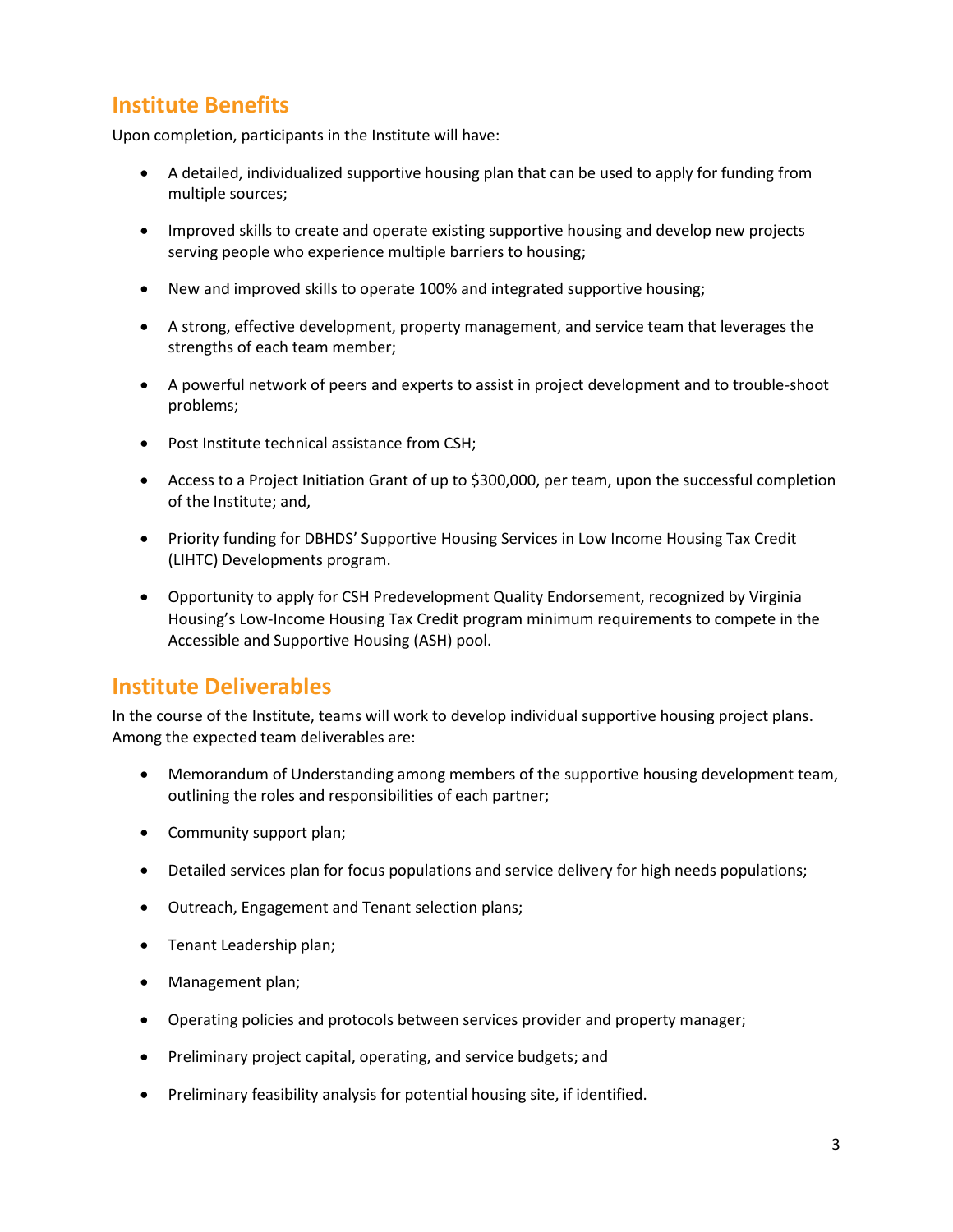### **Eligible Teams**

Eligible teams must include, at a minimum, a housing development/owner partner, a supportive service provider partner and a property management partner. Team members do not have to be located in or doing business in NoVA but project concepts must be located in NoVA. Teams are encouraged to include a member with lived expertise. Teams that integrate lived expertise representation show a commitment to tenant-led Housing First. Each team must designate a team leader. Some or all of these team members may be employed by the same organization, if **separate team members represent different roles (e.g. a Property Manager and a Service Provider may work for the same non-profit agency, and each will bring their own perspective to an Institute team), both must participate.** 

Organizations looking to become housing developers are welcomed and encouraged. Teams will be comprised of five to six members. Additional team members may include, but are not limited to: individuals with lived expertise, Continuum of Care (CoC) representative, trauma-informed architect, or other local partners relevant to project planning and implementation. **Applicants may apply without having identified all of their team members but must agree to work with the DBHDS and CSH to identify these partners.**

To be eligible for the Institute, teams must be able to attend all required training sessions offered (see training timeline pg. 7); and, commit to taking project concept from idea to completion with the goal of having operational, quality supportive housing units.

### **Eligible Supportive Housing Projects**

This Request for Applications (RFA) is the method in which PSH development and operational teams will be selected to participate in the Institute. In addition to creating an eligible Team, Applicants must have a PSH project concept. All PSH project concepts must be located in northern Virginia. PSH project concepts may be in very early stages of development. For example, a project concept may be limited to a desired location and focus population.

The Institute is designed specifically to support the creation of projects where:

- Housing is permanent and affordable where tenants hold leases and acceptance of services is not a condition of occupancy; and
- Comprehensive, individualized support services are accessible by tenants where they live and, in a manner, designed to maximize tenant stability and self-sufficiency.

Culturally specific/culturally responsive project concepts will be prioritized (please see addendum on pg. 9 for definitions). Across Virginia and the nation, homelessness disproportionately impacts communities of color, especially Native American, Black and other intersecting identities including gender marginalized individuals and people with disabilities. Projects that intentionally address racial, ethnic and other cultural disparities are essential to Virginia's investment in the expansion of quality supportive housing.

#### **Focus Populations**

For the purpose of this RFA and Institute, the focus populations for the supportive housing projects include:

• People in or at risk of institutionalization in state psychiatric hospitals, including people with Serious Mental Illness and/or Intellectual or Developmental Disabilities (required)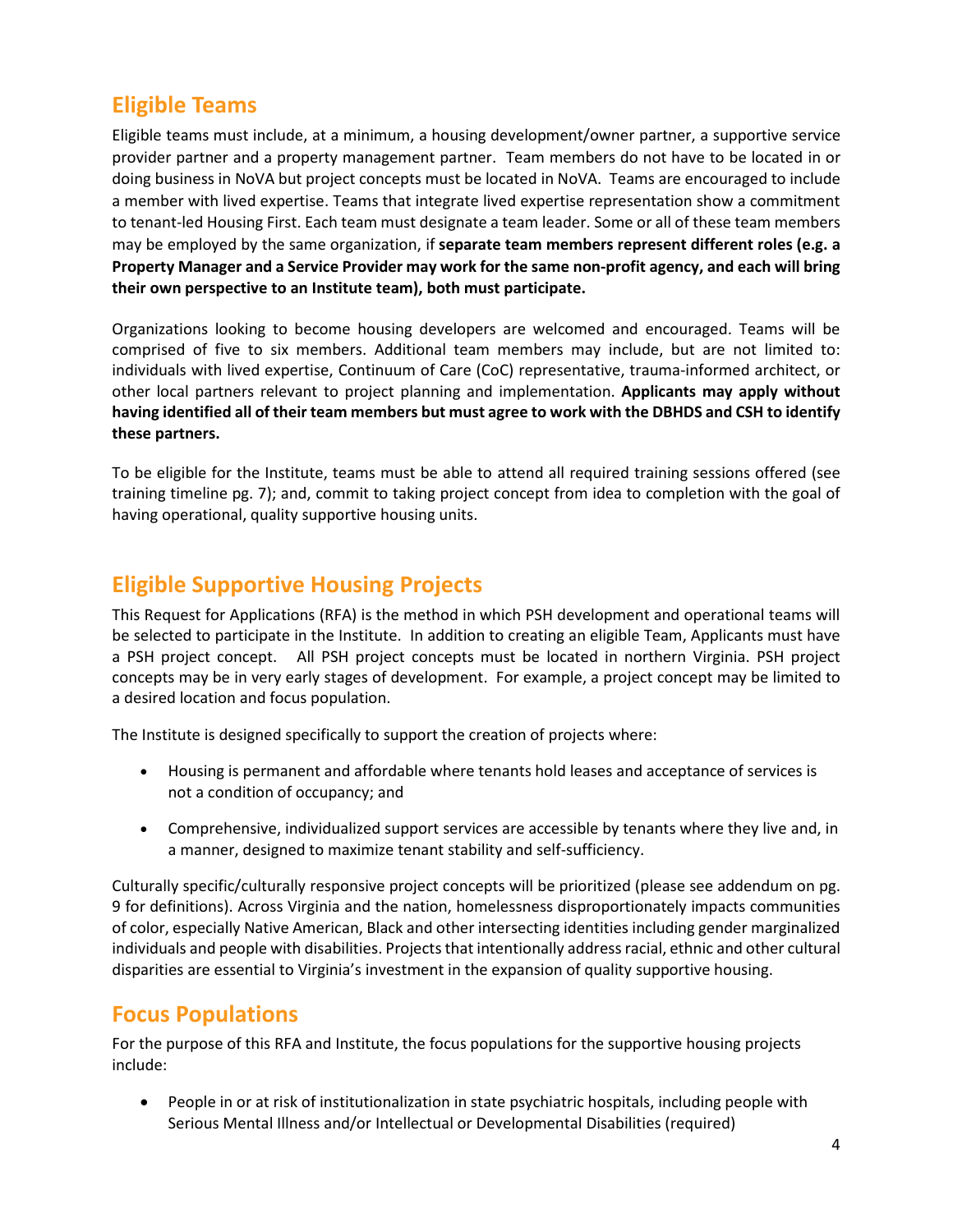- People experiencing or at risk of chronic homelessness
- People cycling through crisis systems (jails, prison, institutional settings)

### **Eligible Locations**

For the purpose of this RFA and Institute, Northern Virginia (NoVA) is defined as the following jurisdictions:

- Alexandria
- Arlington
- Fairfax/Falls Church
- Loudoun
- Prince William

#### **Project Initiation Grant**

Upon completion of the Institute, Teams will be eligible for a Project Initiation Grant of no more than \$300,000. The purpose of these grants is to increase developer capacity to navigate project design and execution which is often more complex than traditional affordable housing development. Funds will support staff costs to plan and execute the project, engaging development consultants with supportive housing expertise, and other costs necessary to move the project to successfully compete for permanent financing. Recipients of the grants must work with CSH to develop an acceptable budget and adhere to all reporting requirements. Organizations applying must be able to comply with the administrative and financial management requirements of a federal award, including the financial management standards for funds control and accountability, as specified in 2 CFR 200.302 and 2 CFR 200.303. Organizations cannot have existing, pending or expired debarments that preclude them from doing business with the United States government and cannot have convictions for, nor have any pending indictments for, fraud or a criminal offense in connection with a public contract or subcontract. Organizations who receive funding under a sub-recipient sub-award must have an active registration on the System for Award Management found at sam.gov at time of grant agreement.

#### **Selection**

In order for CSH and its partners to provide an appropriate level of technical assistance, the 2022 Institute will be limited to up to five (5) teams; the teams will be selected through this competitive application. Consideration will be given to projects with site control, financial stability of the primary sponsor, quality of the response to the application, Black, Indigenous and People of Color (BIPOC) led teams and experience serving high need populations. Selection is based on a competitive process. Applicants should be mindful in responding to all requirements of the applications.

**To be eligible for the Institute, applicants must be able to commit to attending ALL training sessions offered.** It is critical to the success of each team that key senior management staff consistently participate in all sessions. The Institute will consist of 13 in-person or virtual sessions between August and November; including 3 to 4 sessions that highlight various external perspectives such as tenant voice, fair housing and trauma-informed building design. Most sessions will include dedicated group work time, with technical assistance available from CSH staff. The Institute will conclude with final presentations whereby Institute participants present their projects to a group of local and statewide stakeholders and funders.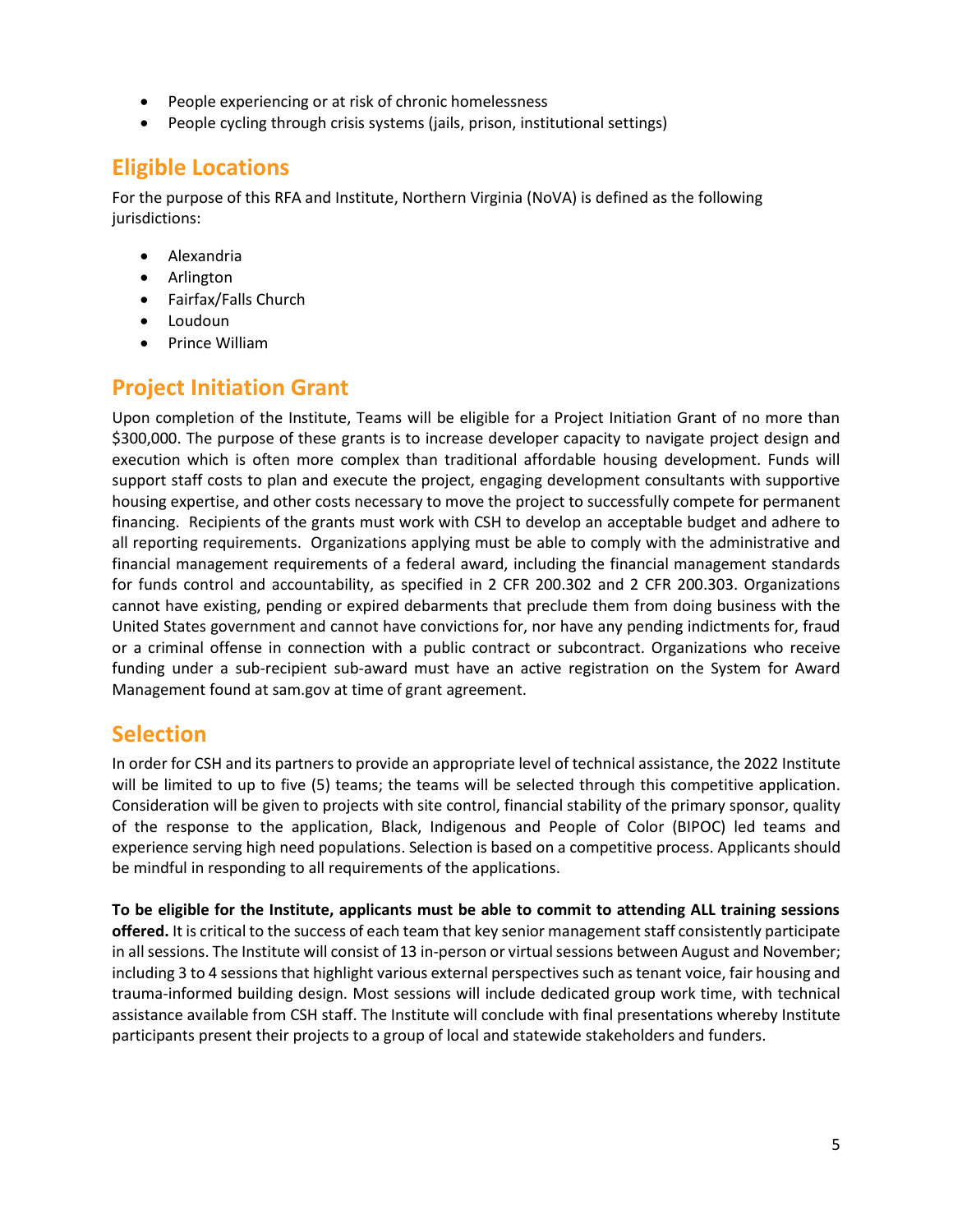# **Scoring Criteria**

Each question must be answered or no score will be given to the Applicant for that question. Each answer must immediately follow the question to which it applies in order to receive a score. When answering a question, the full answer must be provided immediately below the question. Do not reference another document or the answer to another question in lieu of fully answering a particular question. Points will be awarded by a CSH Evaluation review team, which will include DBHDS representation, based upon its judgment as to the degree to which Applicants clearly and completely demonstrate their ability with respect to the following categories:

| <b>Project Readiness &amp; Accessibility: 10 points</b> |                                                                             |                                                                                                |  |  |
|---------------------------------------------------------|-----------------------------------------------------------------------------|------------------------------------------------------------------------------------------------|--|--|
| $\bullet$                                               | 10 Points                                                                   | Provide Evidence of site control                                                               |  |  |
|                                                         | 5 Points                                                                    | Define the accessibility of location, and/or demonstrated planning to ensure                   |  |  |
|                                                         |                                                                             | service access for future residents. If no location is known at this time, how the             |  |  |
|                                                         |                                                                             | team will prioritize location accessibility in site selection.                                 |  |  |
| <b>Project Concept: 15 points</b>                       |                                                                             |                                                                                                |  |  |
|                                                         | 5 Points                                                                    | Describe how the project includes culturally specific/responsive organizations or              |  |  |
|                                                         |                                                                             | programs, or other deliberate equity measures.                                                 |  |  |
| $\bullet$                                               | 5 Points                                                                    | Provide information on how tenant voice is incorporated and/or represented in                  |  |  |
|                                                         |                                                                             | the project, including if teams are including people with lived expertise on project           |  |  |
|                                                         |                                                                             | and program design. Provide examples of measures that ensure the                               |  |  |
|                                                         |                                                                             | project/program best supports the focus population.                                            |  |  |
| <b>Experience &amp; Capacity: 10 points</b>             |                                                                             |                                                                                                |  |  |
|                                                         | 5 Points                                                                    | For those groups with experience with PSH, please describe it and how it relates               |  |  |
|                                                         |                                                                             | to this project.                                                                               |  |  |
|                                                         |                                                                             | For those groups without experience with PSH, describe the commitment to                       |  |  |
|                                                         |                                                                             | Housing First and PSH best practices in the delivery of the project.                           |  |  |
|                                                         | 5 Points                                                                    | Project team includes a BIPOC <sup>2</sup> led organization as either the developer or service |  |  |
|                                                         | provider. BIPOC led Nonprofit organizations should meet at least two of the |                                                                                                |  |  |
|                                                         |                                                                             | following conditions (groups self-certify):                                                    |  |  |
|                                                         |                                                                             | Head of organization is BIPOC                                                                  |  |  |
|                                                         |                                                                             | Greater than 50% of senior staff is BIPOC; or                                                  |  |  |
|                                                         |                                                                             | Greater than 50% of the board is BIPOC                                                         |  |  |
|                                                         |                                                                             | BIPOC led for-profit companies should have:                                                    |  |  |
|                                                         |                                                                             | Greater than 50% of ownership is BIPOC                                                         |  |  |
|                                                         | 10 Points                                                                   | Describe the lead applicant's ability to manage federal grant funding.                         |  |  |
| <b>Total Eligible: 45 points</b>                        |                                                                             |                                                                                                |  |  |

# **2022 Supportive Housing Institute Curriculum and Timeline**

#### **Timeline/Location**

 $\overline{\phantom{a}}$ 

The 2022 Institute will include both in-person and virtual sessions, with the location of the in-person trainings to be determined. All sessions, both virtual and in-person, will require full attendance, there will not be an option to attend from another location. CSH is dedicated to hosting in-person events in a safe and productive environment, and will follow CDC guidelines. Should the situation require switching

<sup>2</sup> Black, Indigenous, and People of Color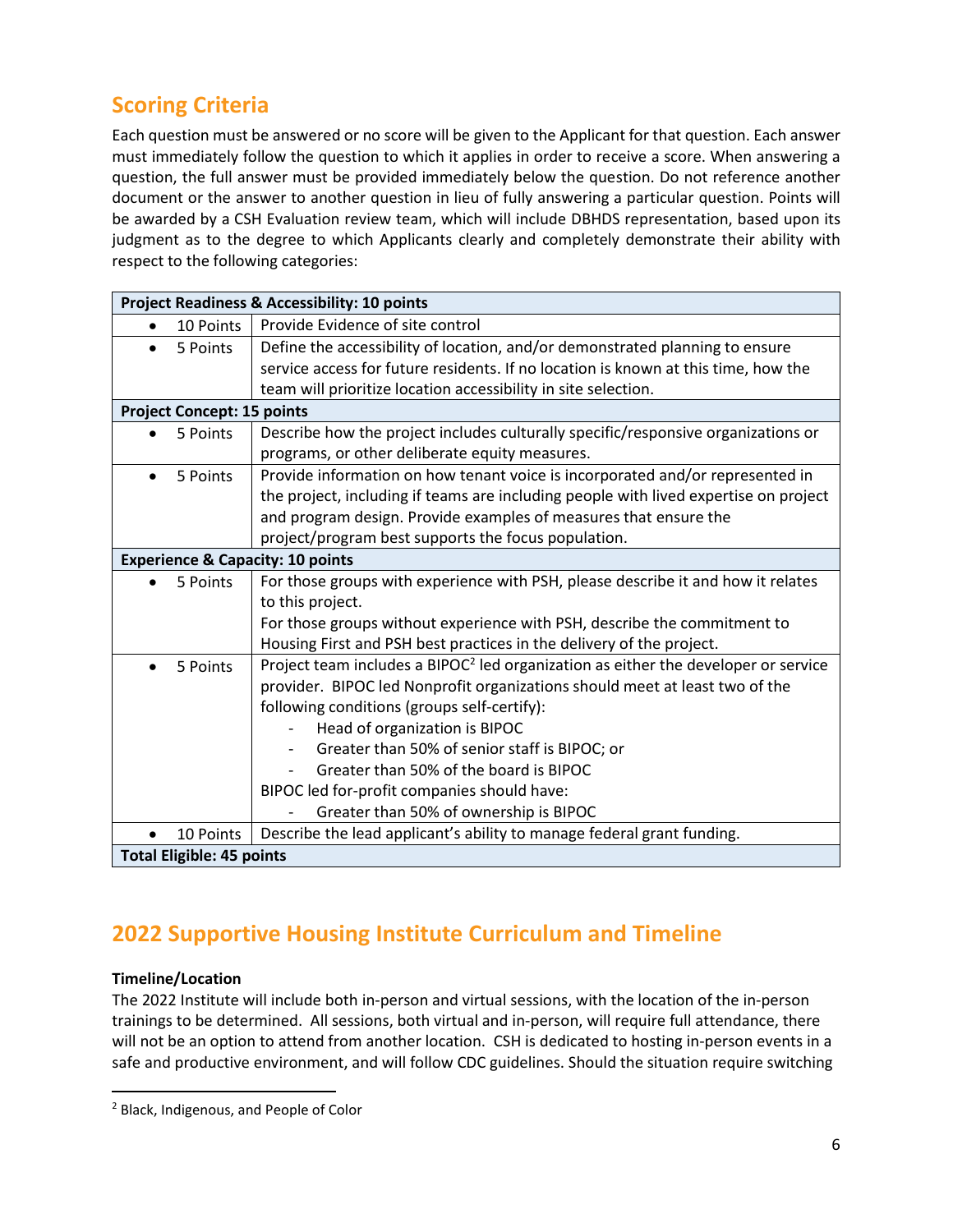to virtual events, we will contact the cohort with information regarding the revised schedule and training logistics.

| <b>Date</b>                     | <b>Training Topic</b>                                                                      | Format/Length of<br><b>Time</b>  |
|---------------------------------|--------------------------------------------------------------------------------------------|----------------------------------|
| <b>Session 1</b><br>8/9/2022    | Introduction to the Institute, Supportive Housing 101,<br><b>Understanding Needs</b>       | <b>Virtual</b><br>$9am - 1:30pm$ |
| <b>Session 2</b><br>8/10/2022   | <b>Project Teams, Concept, and Strategy</b>                                                | <b>In Person</b><br>$9am - 4pm$  |
| <b>Session 3</b><br>8/11/2022   | <b>Roles, Involving Tenants, Community Support</b>                                         | <b>In Person</b><br>$9am - 1pm$  |
| <b>Session 4</b><br>8/17/2022   | Designing your project                                                                     | <b>Virtual</b><br>$9am - 11am$   |
| <b>Session 5</b><br>9/7/2022    | <b>Services Planning, Service Coordination, and Models in</b><br><b>Supportive Housing</b> | <b>Virtual</b><br>$9am - 1:30pm$ |
| <b>Session 6</b><br>9/13/2022   | <b>Introduction to Supportive Housing Budgets</b>                                          | <b>Virtual</b><br>$9am - 1:30pm$ |
| <b>Session 7</b><br>9/14/2022   | <b>Supportive Housing Budgets: Services and Capital</b>                                    | <b>In Person</b><br>$9am - 4pm$  |
| <b>Session 8</b><br>9/15/2022   | <b>Supportive Housing Budgets: Operating</b>                                               | In Person<br>$9am - 4pm$         |
| <b>Session 9</b><br>10/4/2022   | <b>Property Management and Service Coordination</b>                                        | <b>Virtual</b><br>$9am - 1:30pm$ |
| <b>Session 10</b><br>10/5/2022  | <b>First Year</b>                                                                          | <b>Virtual</b><br>$9am - 1:30pm$ |
| <b>Session 11</b><br>10/6/2022  | <b>Fair Housing and Tenant Screening</b>                                                   | <b>Virtual</b><br>$9am - 1:30pm$ |
| <b>Session 12</b><br>11/9/2022  | Quality Improvement, Quality Endorsement, Project<br><b>Presentation Prep</b>              | In Person<br>$9am - 4pm$         |
| <b>Session 13</b><br>11/10/2022 | <b>Finale Presentations</b>                                                                | <b>In Person</b><br>$9am - 1pm$  |

**TRAINING TOPICS MAY CHANGE BASED ON FINAL TEAM SELECTION.**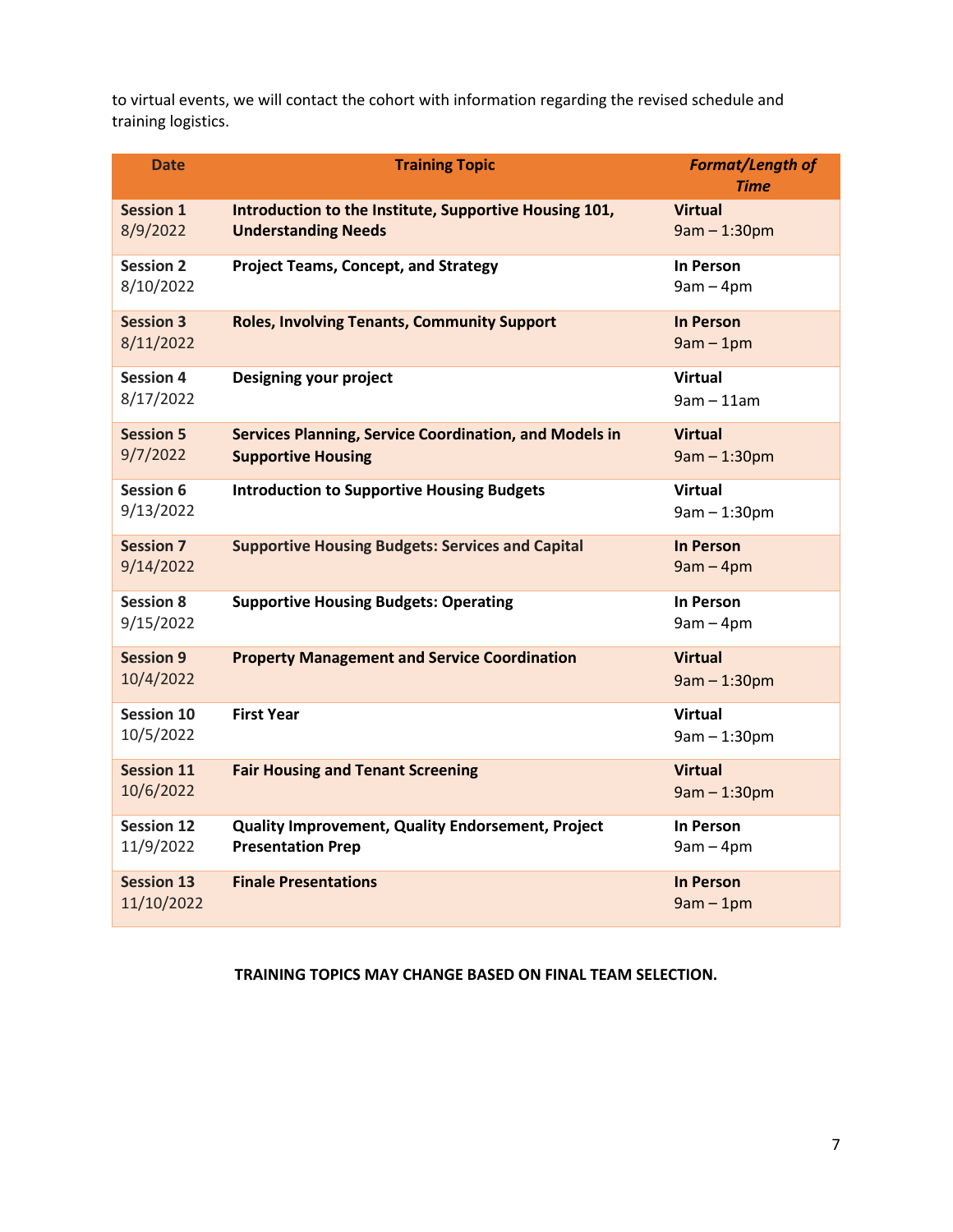## **Application Deadline: June 30, 2022 by 5pm.**

The Application Review Team will evaluate all proposals and notify applicants of their selection by July 15, 2022. Submission of an application represents a commitment for the team to attend all Institute sessions. The application must be completed in its entirety. Incomplete applications will not be considered.

**Submission:** Submit an electronic copy of the application and the attachments in PDF form to CSH by email to: **novashi@csh.org.**

Questions: If you have questions on this application, please email [novashi@csh.org](mailto:novashi@csh.org) and a CSH staff person will respond within 1 business day.

**An INFORMATIONAL WEBINAR was held on May 18, 2022 from 3 to 4 p.m. for prospective respondents to this application. Please email [novashi@csh.org](mailto:novashi@csh.org) to request a link to the recording.** 

**CSH will hold OFFICE HOURS on June 1st from 2-3pm to allow for opportunity for potential applicants to ask additional questions. If you would like to join the office hours, please send an email t[o novashi@csh.org](mailto:novashi@csh.org)**.